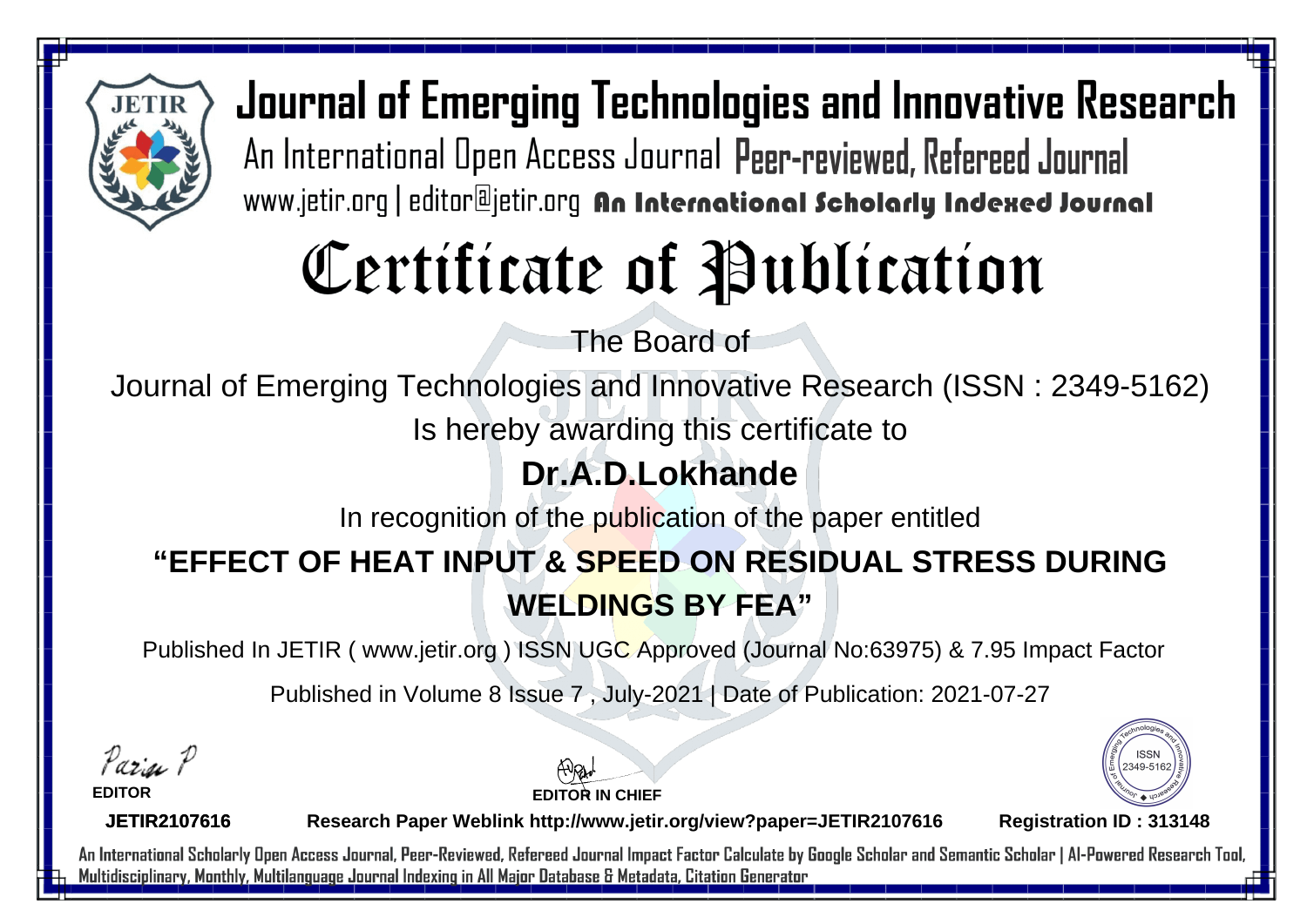

Journal of Emerging Technologies and Innovative Research An International Open Access Journal Peer-reviewed, Refereed Journal www.jetir.org | editor@jetir.org An International Scholarly Indexed Journal

# Certificate of Publication

The Board of

Journal of Emerging Technologies and Innovative Research (ISSN : 2349-5162)

Is hereby awarding this certificate to

#### **Prof.D.S.Dhondge**

In recognition of the publication of the paper entitled

### **"EFFECT OF HEAT INPUT & SPEED ON RESIDUAL STRESS DURING WELDINGS BY FEA"**

Published In JETIR ( www.jetir.org ) ISSN UGC Approved (Journal No: 63975) & 7.95 Impact Factor

Published in Volume 8 Issue 7 , July-2021 | Date of Publication: 2021-07-27

Parin P

**EDITOR**

**EDITOR IN CHIEF**



**JETIR2107616**

**Research Paper Weblink http://www.jetir.org/view?paper=JETIR2107616 Registration ID : 313148**

An International Scholarly Open Access Journal, Peer-Reviewed, Refereed Journal Impact Factor Calculate by Google Scholar and Semantic Scholar | Al-Powered Research Tool,

Multidisciplinary, Monthly, Multilanguage Journal Indexing in All Major Database & Metadata, Citation Generator